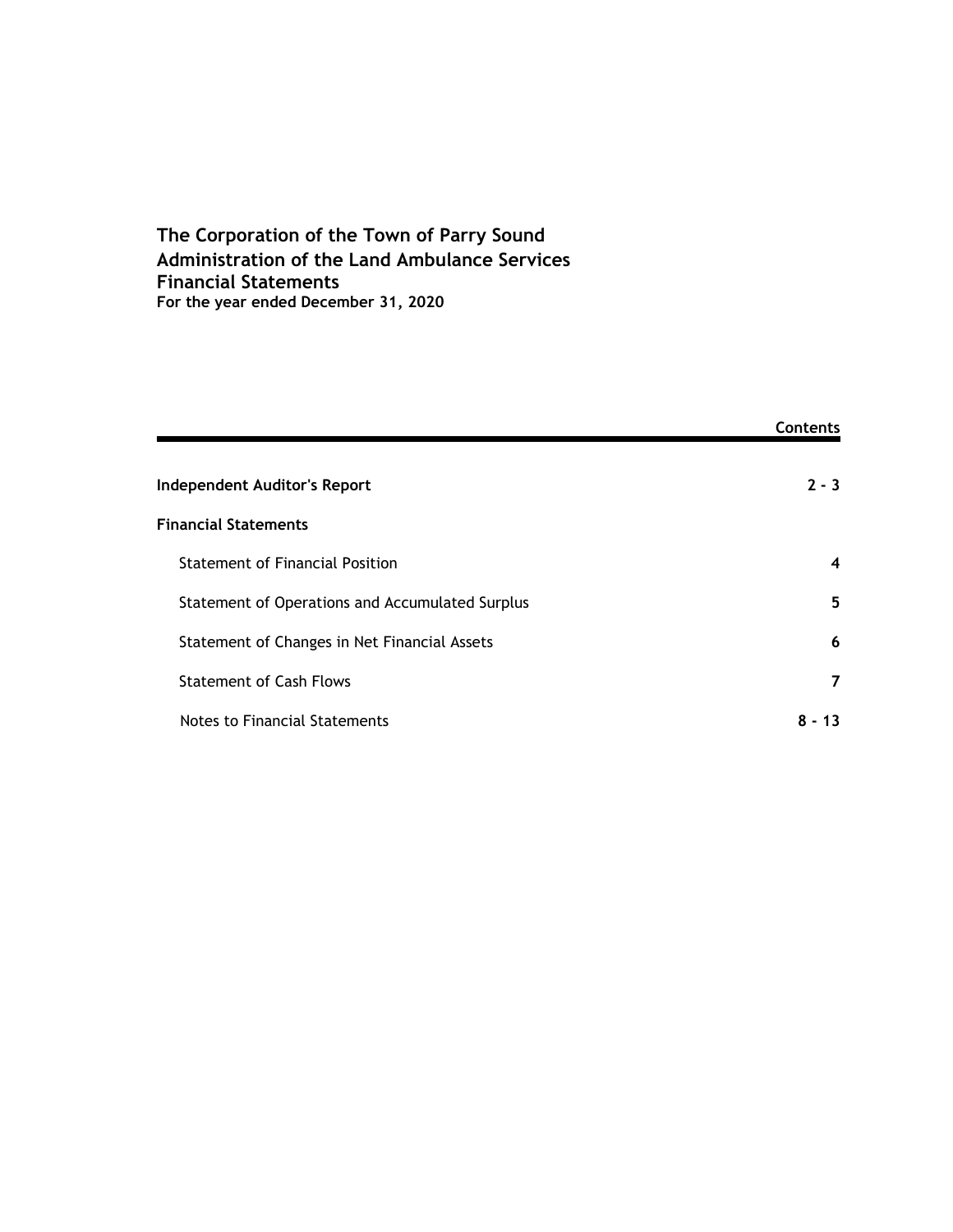

Tel: 705 726 6331 Fax: 705 722 6588 www.bdo.ca

**BDO Canada LLP** 300 Lakeshore Drive Suite 300 Barrie, ON L4N 0B4 Canada

### **Independent Auditor's Report**

#### **To the Members of Council, Inhabitants and Ratepayers of The Corporation of the Town of Parry Sound**

#### **Opinion**

We have audited the financial statements of The Corporation of the Town of Parry Sound - Administration of Land Ambulance Services (the "Entity"), which comprise the statement of financial position as at December 31, 2020, and the statement of operations and accumulated surplus, the statement of changes in net financial assets and the statement of cash flows for the year then ended, and notes to the financial statements, including a summary of significant accounting policies.

In our opinion, the accompanying financial statements present fairly, in all material respects, the financial position of the Entity as at December 31, 2020, and its results of operations, its change in net financial assets, and its cash flows for the year then ended in accordance with Canadian public sector accounting standards.

#### **Basis for Opinion**

We conducted our audit in accordance with Canadian generally accepted auditing standards. Our responsibilities under those standards are further described in the *Auditor's Responsibilities for the Audit of the Financial Statements* section of our report. We are independent of the Entity in accordance with the ethical requirements that are relevant to our audit of the financial statements in Canada, and we have fulfilled our other ethical responsibilities in accordance with these requirements. We believe that the audit evidence we have obtained is sufficient and appropriate to provide a basis for our opinion.

#### **Responsibilities of Management and Those Charged with Governance for the Financial Statements**

Management is responsible for the preparation and fair presentation of these financial statements in accordance with Canadian public sector accounting standards, and for such internal control as management determines is necessary to enable the preparation of financial statements that are free from material misstatement, whether due to fraud or error.

In preparing the financial statements, management is responsible for assessing the Entity's ability to continue as a going concern, disclosing, as applicable, matters related to going concern and using the going concern basis of accounting unless management either intends to liquidate the Entity or to cease operations, or has no realistic alternative but to do so.

Those charged with governance are responsible for overseeing the Entity's financial reporting process.

#### **Auditor's Responsibilities for the Audit of the Financial Statements**

Our objectives are to obtain reasonable assurance about whether the financial statements as a whole are free from material misstatement, whether due to fraud or error, and to issue an auditor's report that includes our opinion. Reasonable assurance is a high level of assurance, but is not a guarantee that an audit conducted in accordance with Canadian generally accepted auditing standards will always detect a material misstatement when it exists. Misstatements can arise from fraud or error and are considered material if, individually or in the aggregate, they could reasonably be expected to influence the economic decisions of users taken on the basis of these financial statements.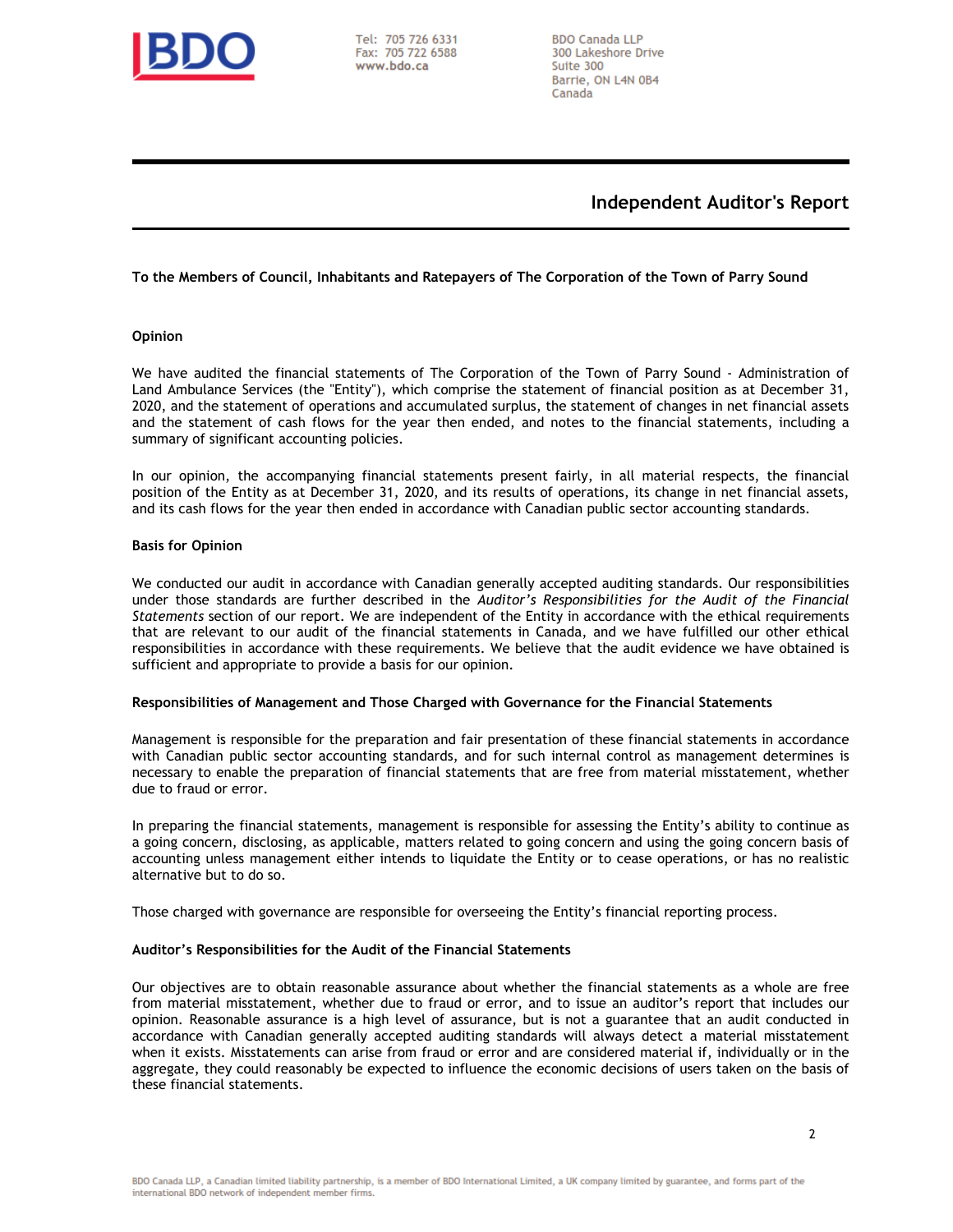

As part of an audit in accordance with Canadian generally accepted auditing standards, we exercise professional judgment and maintain professional skepticism throughout the audit. We also:

- Identify and assess the risks of material misstatement of the financial statements, whether due to fraud or error, design and perform audit procedures responsive to those risks, and obtain audit evidence that is sufficient and appropriate to provide a basis for our opinion. The risk of not detecting a material misstatement resulting from fraud is higher than for one resulting from error, as fraud may involve collusion, forgery, intentional omissions, misrepresentations, or the override of internal control.
- Obtain an understanding of internal control relevant to the audit in order to design audit procedures that are appropriate in the circumstances, but not for the purpose of expressing an opinion on the effectiveness of the Entity's internal control.
- Evaluate the appropriateness of accounting policies used and the reasonableness of accounting estimates and related disclosures made by management.
- Conclude on the appropriateness of management's use of the going concern basis of accounting and, based on the audit evidence obtained, whether a material uncertainty exists related to events or conditions that may cast significant doubt on the Entity's ability to continue as a going concern. If we conclude that a material uncertainty exists, we are required to draw attention in our auditor's report to the related disclosures in the financial statements or, if such disclosures are inadequate, to modify our opinion. Our conclusions are based on the audit evidence obtained up to the date of our auditor's report. However, future events or conditions may cause the Entity to cease to continue as a going concern.
- Evaluate the overall presentation, structure and content of the financial statements, including the disclosures, and whether the financial statements represent the underlying transactions and events in a manner that achieves fair presentation.

We communicate with those charged with governance regarding, among other matters, the planned scope and timing of the audit and significant audit findings, including any significant deficiencies in internal control that we identify during our audit.

BDO Canada LLP

Chartered Professional Accountants, Licensed Public Accountants

September 7, 2021 Barrie, Ontario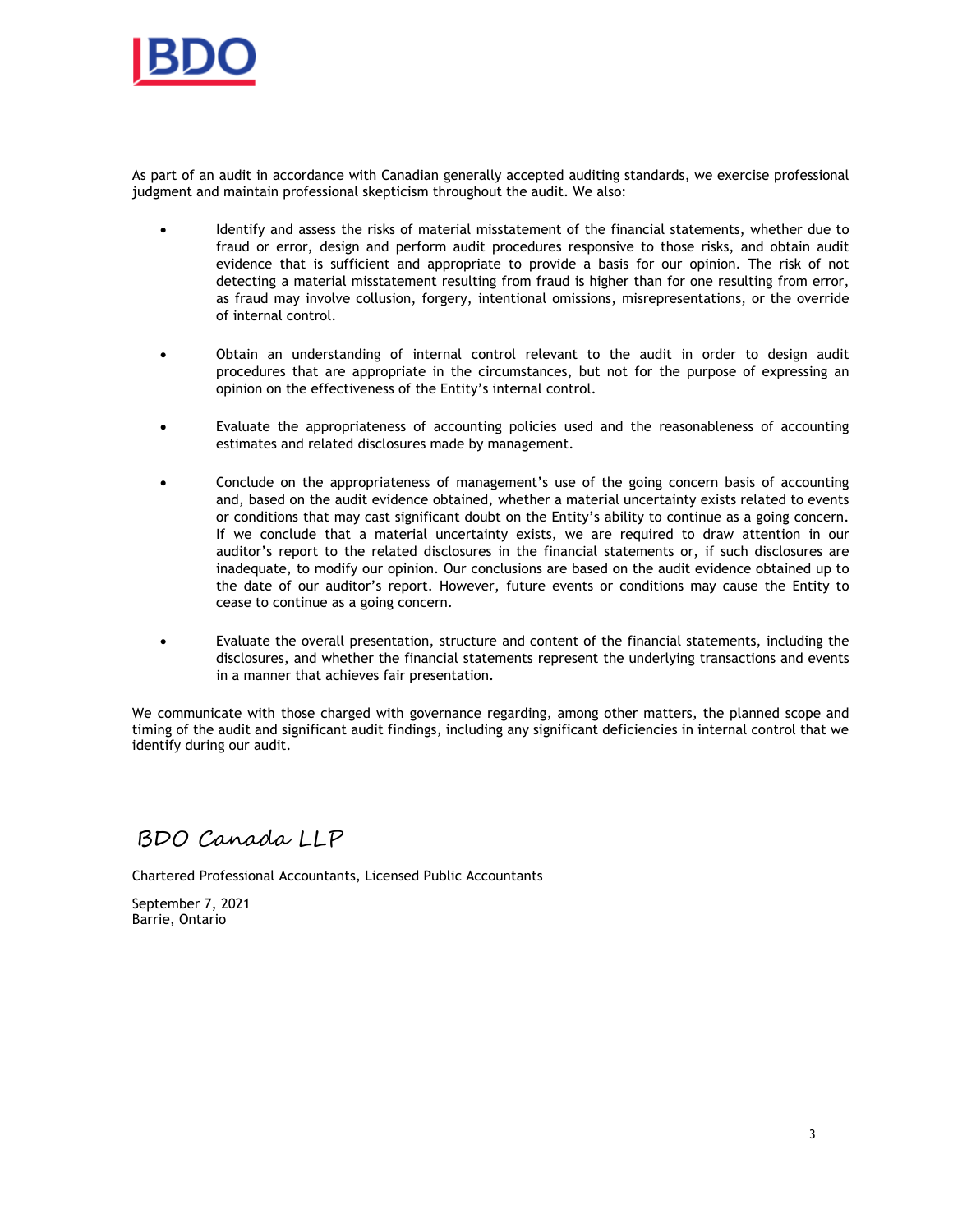# **The Corporation of the Town of Parry Sound Administration of the Land Ambulance Services Statement of Financial Position**

| December 31                                                                                                          | 2020                                |    | 2019                 |  |  |
|----------------------------------------------------------------------------------------------------------------------|-------------------------------------|----|----------------------|--|--|
| <b>Financial assets</b><br>Cash<br>Due from Town of Parry Sound (Note 3)<br>Due from the Ministry of Health (Note 6) | \$<br>963,385<br>915,881<br>157,349 | S. | 1,408,763<br>251,350 |  |  |
|                                                                                                                      | 2,036,615                           |    | 1,660,113            |  |  |
| <b>Liabilities</b>                                                                                                   |                                     |    |                      |  |  |
| Net financial assets                                                                                                 | 2,036,615                           |    | 1,660,113            |  |  |
| Non-financial assets<br>Tangible capital assets (Note 2)                                                             | 1,784,793                           |    | 1,886,367            |  |  |
| Accumulated surplus (Note 4)                                                                                         | \$3,821,408                         | S. | 3,546,480            |  |  |
| <b>Commitments (Note 7)</b>                                                                                          |                                     |    |                      |  |  |
| On behalf of the Council:                                                                                            |                                     |    |                      |  |  |
| Mayor                                                                                                                |                                     |    |                      |  |  |

, Mayor

Louncil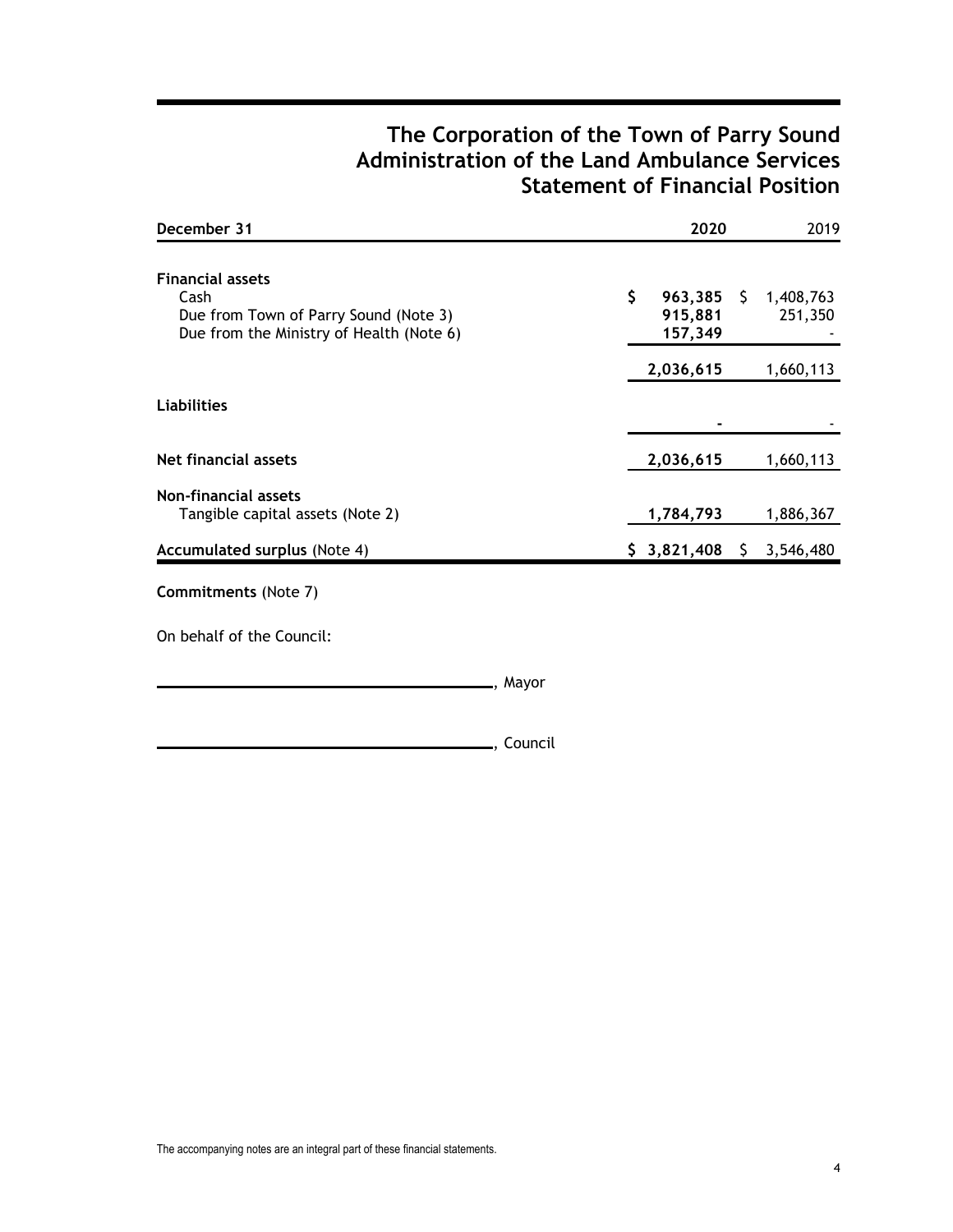# **The Corporation of the Town of Parry Sound Administration of the Land Ambulance Services Statement of Operations and Accumulated Surplus**

|                                              |    | 2020          |  | 2020          |     | 2019      |  |
|----------------------------------------------|----|---------------|--|---------------|-----|-----------|--|
| For the year ended December 31               |    | <b>Budget</b> |  | <b>Actual</b> |     | Actual    |  |
| <b>Revenues</b>                              |    |               |  |               |     |           |  |
| Provincial grants                            | Š. | 5,309,559     |  | \$5,629,695   | \$. | 5,081,163 |  |
| Municipal contributions (Note 3)             |    | 4,140,310     |  | 4,590,310     |     | 4,019,718 |  |
| Interest revenue                             |    | 33,706        |  | 15,554        |     | 41,697    |  |
|                                              |    | 9,483,575     |  | 10,235,559    |     | 9,142,578 |  |
|                                              |    |               |  |               |     |           |  |
| <b>Expenses</b><br>Advertising and promotion |    | 2,750         |  | 3,550         |     | 814       |  |
| Amortization (Note 2)                        |    | 486,567       |  | 436,295       |     | 394,783   |  |
| Conference and travel                        |    | 2,600         |  |               |     | 1,034     |  |
| Contract fees - WPSHC (Note 5 & 7)           |    | 8,526,228     |  | 8,857,456     |     | 8,501,912 |  |
| Insurance                                    |    | 37,423        |  | 42,517        |     | 37,429    |  |
| Loss on disposal of tangible capital assets  |    | 6,000         |  | 4,000         |     | 27,860    |  |
| Membership dues and fees                     |    | 1,500         |  | 1,423         |     | 1,423     |  |
| Miscellaneous services                       |    |               |  |               |     | 402       |  |
| Office supplies and other                    |    | 3,528         |  | 2,211         |     | 1,587     |  |
| Professional fees                            |    | 20,000        |  | 4,369         |     | 5,480     |  |
| Salaries and employee benefits               |    | 120,218       |  | 396,249       |     | 130,165   |  |
| Station occupancy costs and supplies         |    | 148,740       |  | 98,419        |     | 117,246   |  |
| <b>Telecommunications and GPS</b>            |    | 20,224        |  | 17,534        |     | 23,558    |  |
| Town administration fees (Note 3)            |    | 73,950        |  | 74,459        |     | 72,500    |  |
| Vehicle supplies and licences                |    | 7,100         |  | 22,149        |     | 11,465    |  |
|                                              |    | 9,456,828     |  | 9,960,631     |     | 9,327,658 |  |
| Annual surplus (deficit)                     |    | 26,747        |  | 274,928       |     | (185,080) |  |
| Accumulated surplus, beginning of the year   |    | 3,546,480     |  | 3,546,480     |     | 3,731,560 |  |
| Accumulated surplus, end of the year         |    | \$3,573,227   |  | \$3,821,408   | \$. | 3,546,480 |  |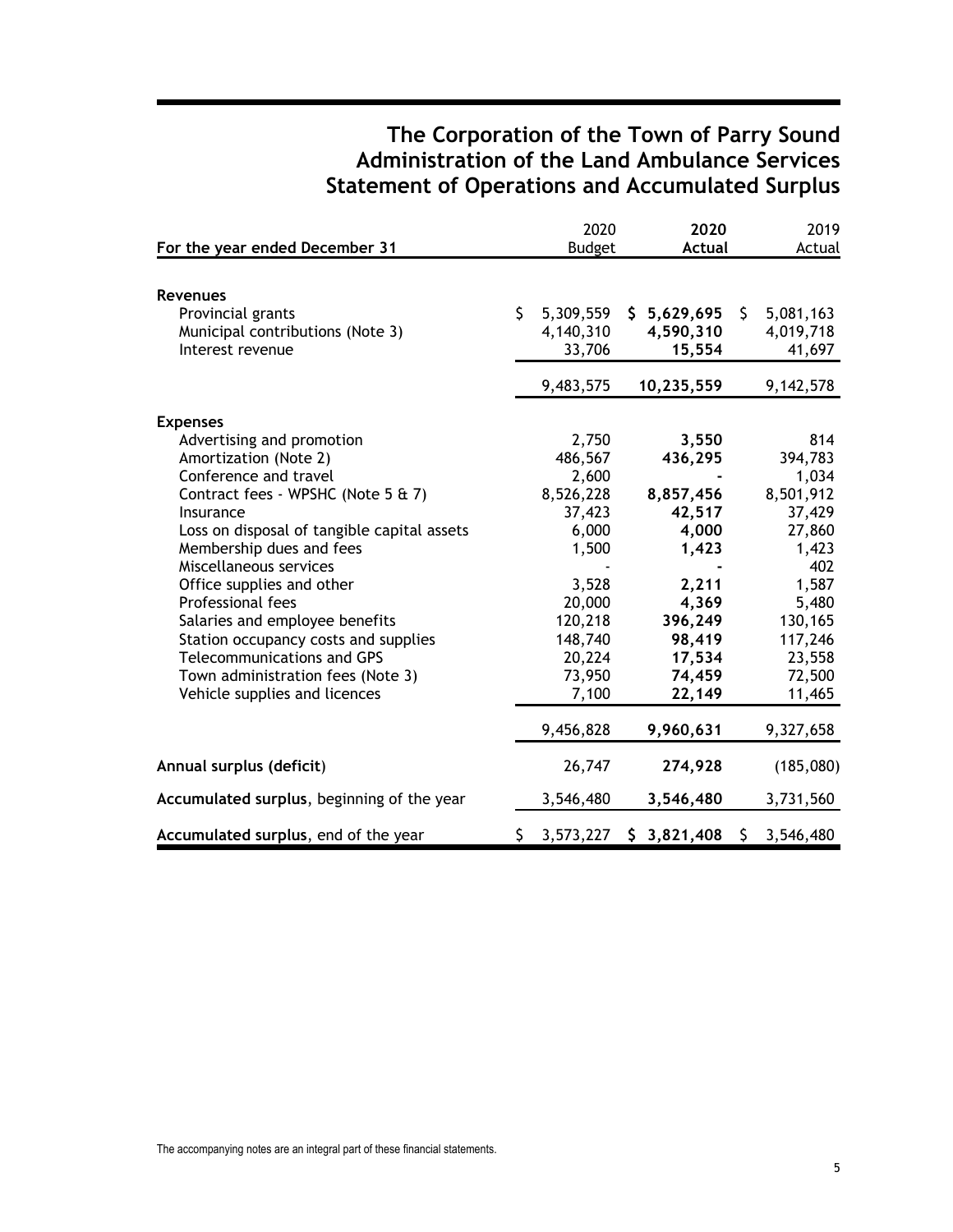# **The Corporation of the Town of Parry Sound Administration of the Land Ambulance Services Statement of Changes in Net Financial Assets**

| For the year ended December 31                                                                                                                                                                        | 2020<br><b>Budget</b> | 2020<br>Actual | 2019<br>Actual                 |                |                                          |
|-------------------------------------------------------------------------------------------------------------------------------------------------------------------------------------------------------|-----------------------|----------------|--------------------------------|----------------|------------------------------------------|
| Annual surplus (deficit)                                                                                                                                                                              | \$<br>$26,747$ \$     |                | 274,928                        | $\ddot{\zeta}$ | (185,080)                                |
| Acquisition of tangible capital assets (Note 2)<br>Amortization of tangible capital assets (Note 2)<br>Loss on disposal of tangible capital assets<br>Proceeds on disposal of tangible capital assets | 486,567<br>6,000      |                | (338, 721)<br>436,295<br>4,000 |                | (532, 673)<br>394,783<br>27,860<br>8,500 |
| Change in net financial assets                                                                                                                                                                        | 519,314               |                | 376,502                        |                | (286, 610)                               |
| Net financial assets, beginning of year                                                                                                                                                               | 1,660,113             |                | 1,660,113                      |                | 1,946,723                                |
| Net financial assets, end of year                                                                                                                                                                     | 2.179.427             |                | \$2,036,615                    |                | 1,660,113                                |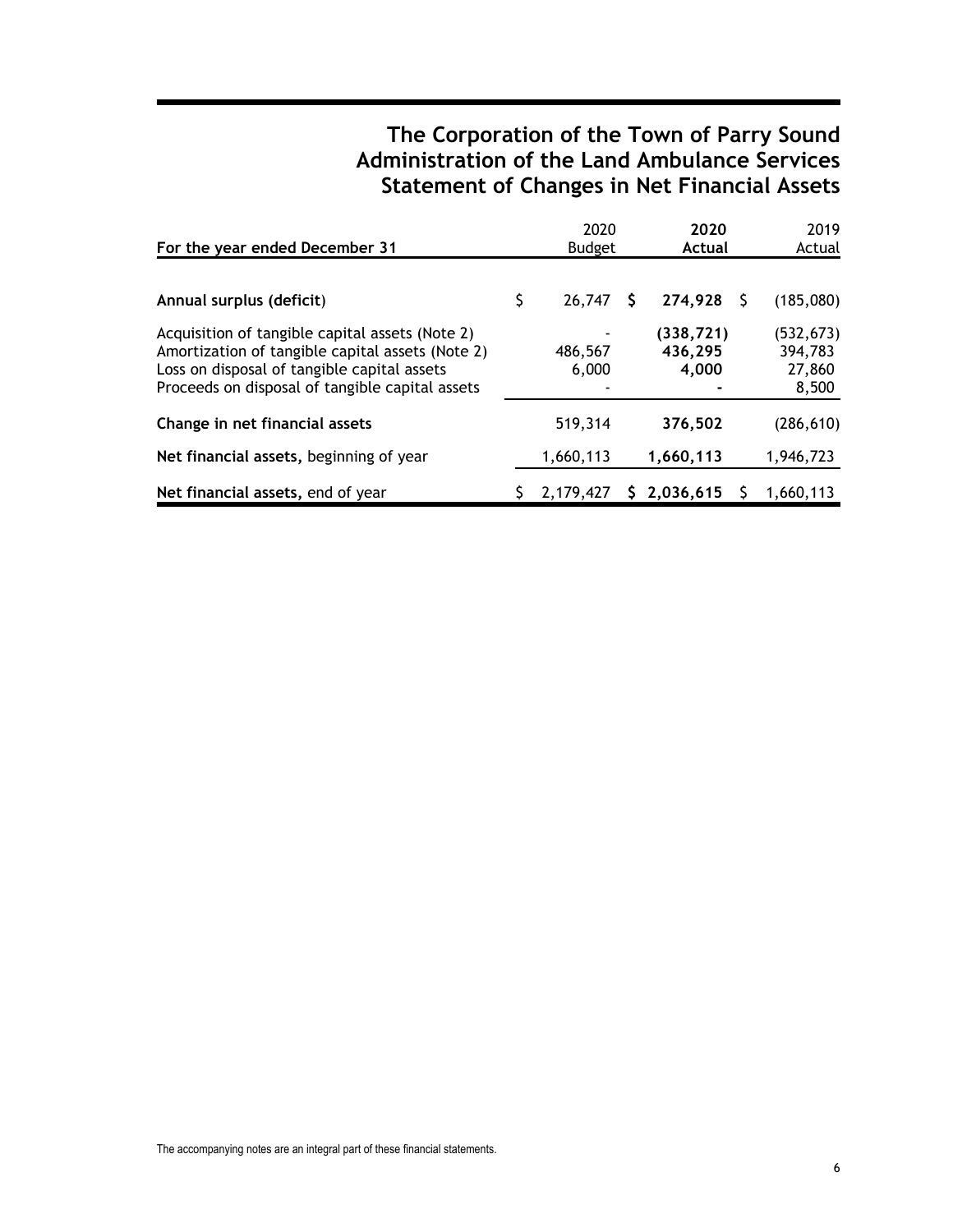## **The Corporation of the Town of Parry Sound Administration of the Land Ambulance Services Statement of Cash Flows**

| For the year ended December 31                                                                                                                                  |    | 2020                              | 2019                           |
|-----------------------------------------------------------------------------------------------------------------------------------------------------------------|----|-----------------------------------|--------------------------------|
| Cash provided by (used in)                                                                                                                                      |    |                                   |                                |
| <b>Operating transactions</b><br>Annual deficit for the year<br>Amortization of tangible capital assets (Note 2)<br>Loss on disposal of tangible capital assets | \$ | 274,928<br>S.<br>436,295<br>4,000 | (185,080)<br>394,783<br>27,860 |
|                                                                                                                                                                 |    | 715,223                           | 237,563                        |
| Changes in non-cash working capital balances<br>Due to Town of Parry Sound<br>Due from the Ministry of Health                                                   |    | (664, 531)<br>(157, 349)          | (121, 683)                     |
|                                                                                                                                                                 |    | (106, 657)                        | 115,880                        |
| <b>Capital transactions</b><br>Acquisition of tangible capital assets<br>Proceeds on disposal of tangible capital assets                                        |    | (338, 721)                        | (532, 673)<br>8,500            |
|                                                                                                                                                                 |    | (338, 721)                        | (524,173)                      |
| Decrease in cash during the year                                                                                                                                |    | (445, 378)                        | (408, 293)                     |
| Cash, beginning of year                                                                                                                                         |    | 1,408,763                         | 1,817,056                      |
| Cash, end of year                                                                                                                                               | S  | 963,385<br>S.                     | 1,408,763                      |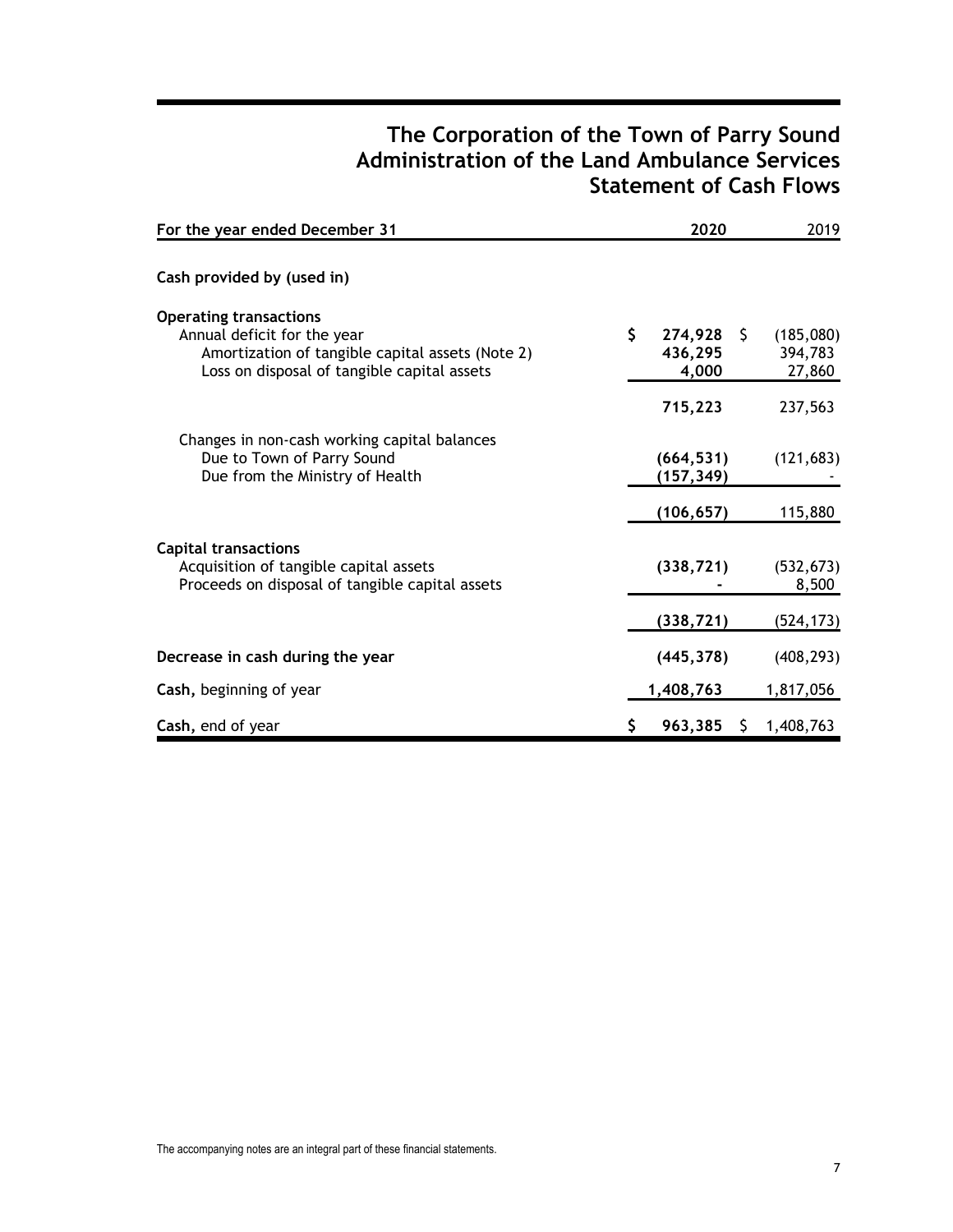#### **December 31, 2020**

#### **1. Summary of Significant Accounting Policies**

#### **Nature and Purpose**

Effective January 1, 2001 The Corporation of the Town of Parry Sound assumed the Administration of the Land Ambulance Services for the Parry Sound District. The purpose is to administrate the land ambulance services for the Parry Sound District.

#### **Management Responsibility**

The financial statements of the Town of Parry Sound - Administration of Land Ambulance Services are the responsibility of management. They have been prepared in accordance with Canadian public sector accounting standards established by the Public Sector Accounting Board ("PSAB") of the Chartered Professional Accountants of Canada.

#### **Non-financial Assets**

Non-financial assets are not available to discharge existing liabilities and are held for use in the provision of services. They have useful lives extending beyond the current year and are not intended for sale in the ordinary course of operations.

#### **Tangible Capital Assets**

Tangible capital assets are recorded at cost less accumulated amortization. Cost includes all costs directly attributable to acquisition or construction of the tangible capital asset including transportation costs, installation costs, design and engineering fees, legal fees and site preparation costs. Contributed tangible capital assets are recorded at fair value at the time of the donation, with a corresponding amount recorded as revenue. Amortization is recorded on a straight-line basis over the estimated life of the tangible capital asset commencing once the asset is available for productive use as follows:

| <b>Building</b>         | 40 years      |
|-------------------------|---------------|
| Machinery and equipment | 7 - 15 years  |
| Vehicles                | $5 - 7$ years |

Annual amortization is charged in the year of acquisition and in the year of disposal on a pro-rated basis determined by the number of months in use.

#### **Reserves**

Certain amounts, received for specific purposes, are set aside in reserves. Transfers from the reserves are made when the expenses are incurred for the specific purposes. Further disclosure of the amounts are part of accumulated surplus in Note 4 of the financial statements.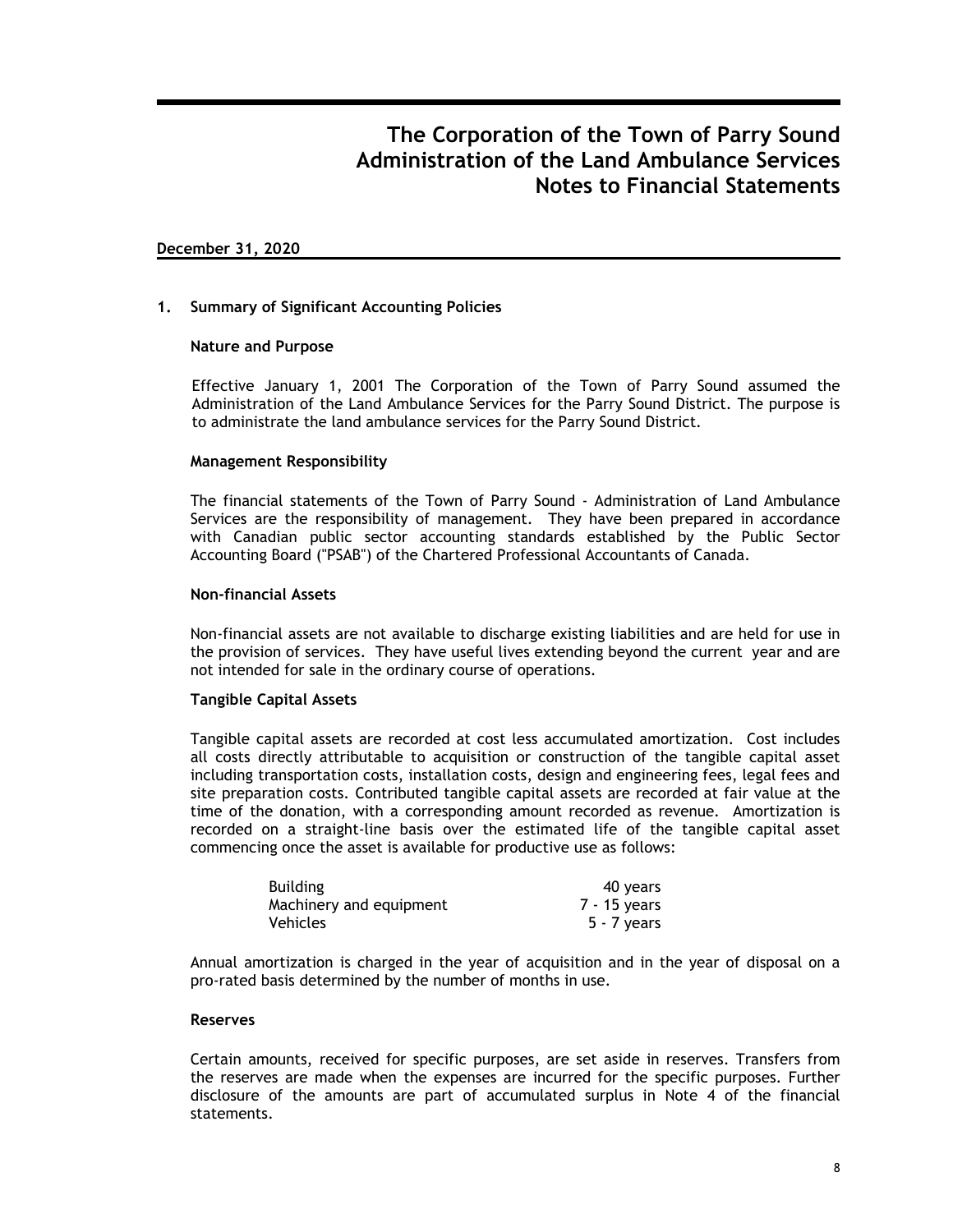### **December 31, 2020**

### **1. Summary of Significant Accounting Policies** (continued)

### **Revenue Recognition**

Revenues are recognized as follows:

- **a.** Municipal contributions are recognized in the period to which the related expenses are incurred.
- **b.** Government transfers are recognized in the financial statements in the period in which the events giving rise to the transfer occur, providing the transfers are authorized, any eligibility criteria have been met, and reasonable estimates of the amounts can be made.
- **c.** Interest and other income is recognized in the period it is earned.

### **Use of Estimates**

The preparation of financial statements in accordance with Canadian public sector accounting standards requires management to make estimates and assumptions that affect the reported amounts of assets and liabilities and disclosure of contingent assets and liabilities at the date of the financial statements, and the reported amounts of revenues and expenses during the reporting period. Significant items subject to such estimates and assumptions include the carrying amount of tangible capital assets. Actual results could differ from those estimates. These estimates are reviewed periodically, and, as adjustments become necessary, they are reported in earnings in the year in which they become known.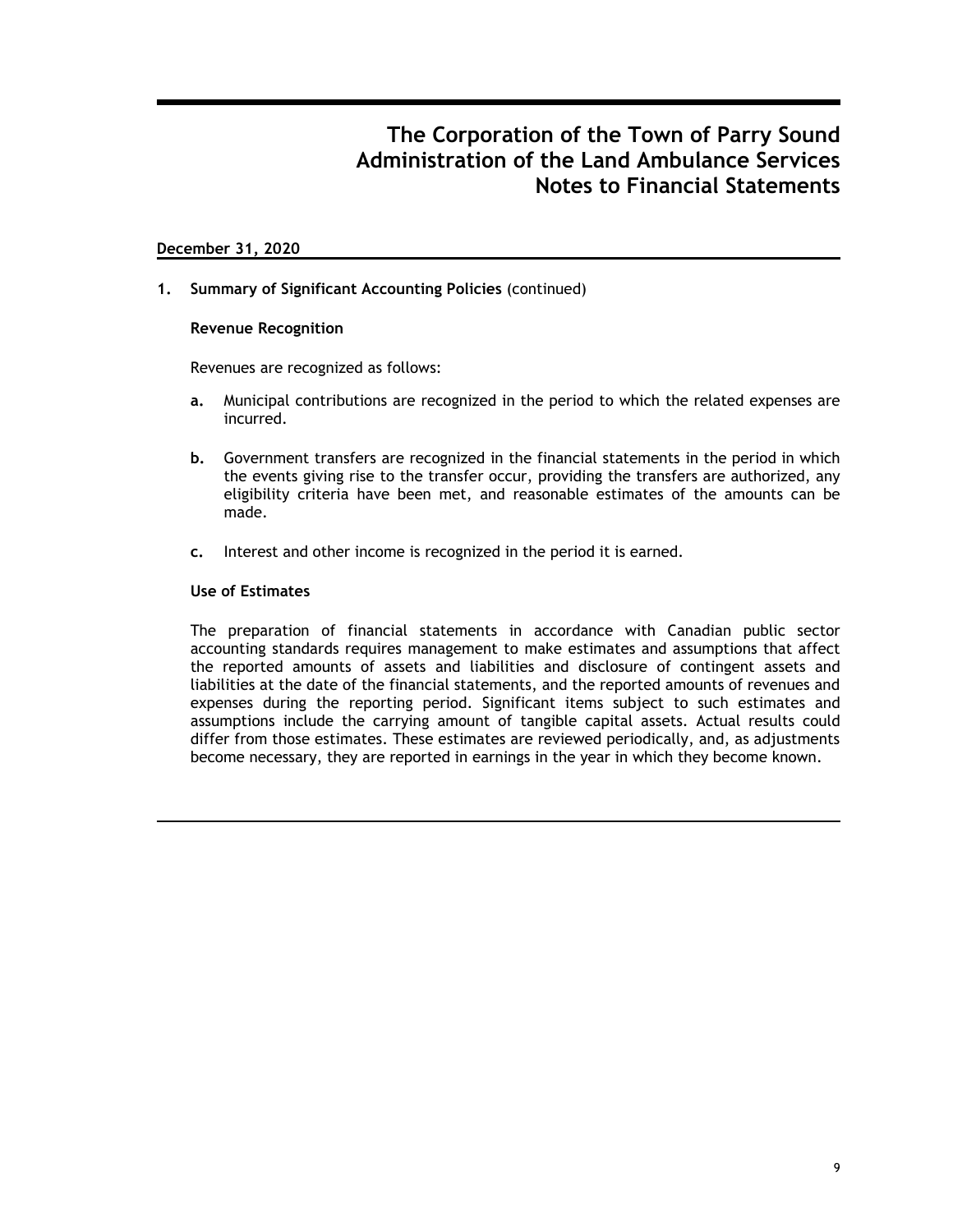## **December 31, 2020**

## **2. Tangible Capital Assets**

|                                                | Land           |     | <b>Building</b> | Machinery and<br>Equipment | <b>Vehicles</b>           | Assets under<br>Construction |    | <b>Total 2020</b> |
|------------------------------------------------|----------------|-----|-----------------|----------------------------|---------------------------|------------------------------|----|-------------------|
| Cost, beginning of year                        | \$<br>22,687   | \$. | $69,032$ \$     |                            | 1,063,930 \$ 1,879,788 \$ | $\blacksquare$               | Ŝ. | 3,035,437         |
| Additions                                      |                |     |                 |                            | 338,721                   |                              |    | 338,721           |
| <b>Disposals</b>                               |                |     |                 |                            | (70, 677)                 |                              |    | (70, 677)         |
| Cost, end of year                              | 22,687         |     | 69,032          | 1,063,930                  | 2,147,832                 | $\blacksquare$               |    | 3,303,481         |
| Accumulated amortization,<br>beginning of year |                |     | 27,901          | 327,050                    | 794,119                   |                              |    | 1,149,070         |
| Amortization                                   |                |     | 1,726           | 115,242                    | 319,327                   |                              |    | 436,295           |
| <b>Disposals</b>                               |                |     |                 |                            | (66, 677)                 |                              |    | (66, 677)         |
| Accumulated amortization,<br>end of year       | $\blacksquare$ |     | 29,627          | 442,292                    | 1,046,769                 |                              |    | 1,518,688         |
| Net carrying amount,<br>end of year            | 22,687         | S.  | $39,405$ \$     |                            | 621,638 \$ 1,101,063 \$   |                              | S  | 1,784,793         |

|                                                | Land                     |    | <b>Building</b>   | Machinery and<br>Equipment | Vehicles        | Assets under<br>Construction |    | <b>Total 2019</b> |
|------------------------------------------------|--------------------------|----|-------------------|----------------------------|-----------------|------------------------------|----|-------------------|
| Cost, beginning of year                        | \$<br>22,687             | Ŝ. | $69,032$ \$       | 993,427                    | $$1,792,860$ \$ | 64,142                       | S. | 2,942,148         |
| Additions                                      |                          |    |                   | 142,662                    | 390,011         |                              |    | 532,673           |
| <b>Disposals</b>                               |                          |    |                   | (74, 642)                  | (364, 742)      |                              |    | (439, 384)        |
| <b>Transfers</b>                               |                          |    |                   | 2,483                      | 61,659          | (64, 142)                    |    |                   |
| Cost, end of year                              | 22,687                   |    | 69,032            | 1,063,930                  | 1,879,788       |                              |    | 3,035,437         |
| Accumulated amortization,<br>beginning of year |                          |    | 26,175            | 296,823                    | 834,313         |                              |    | 1,157,311         |
| Amortization                                   | $\overline{\phantom{a}}$ |    | 1,726             | 104,869                    | 288,188         |                              |    | 394,783           |
| <b>Disposals</b>                               |                          |    |                   | (74, 642)                  | (328, 382)      |                              |    | (403, 024)        |
| Accumulated amortization,<br>end of year       |                          |    | 27,901            | 327,050                    | 794,119         | $\sim$                       |    | 1,149,070         |
| Net carrying amount,<br>end of year            | 22,687                   | S. | $41,131 \quad$ \$ | 736,880                    | $$1,085,669$ \$ |                              | S  | 1,886,367         |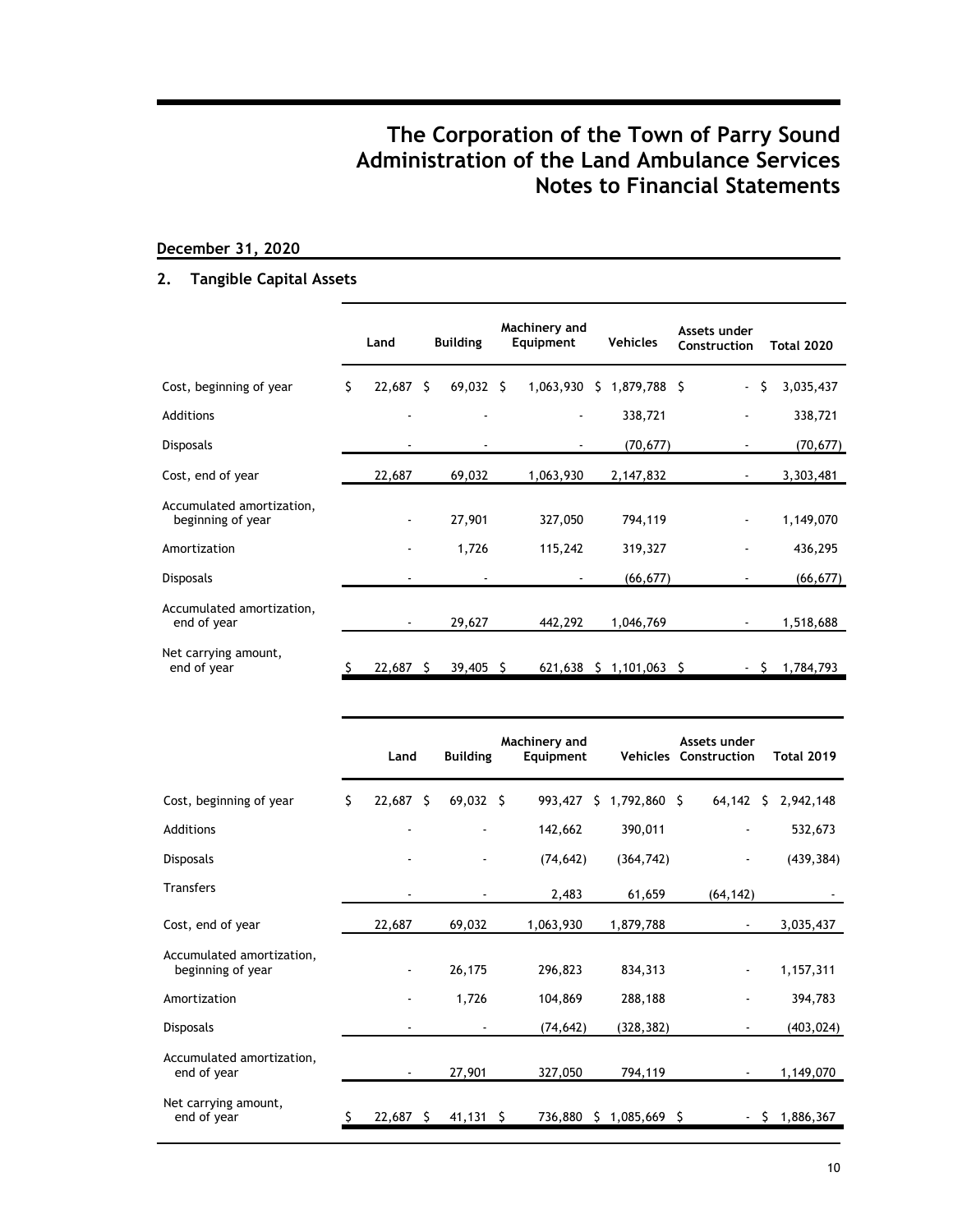### **December 31, 2020**

## **3. Due from the Town of Parry Sound**

The Administration Board had the following related party transactions with the Corporation of the Town of Parry Sound, valued at cost:

|                                                                                            |  | 2020                   | 2019              |  |  |
|--------------------------------------------------------------------------------------------|--|------------------------|-------------------|--|--|
| Contributions for land ambulance services<br>Administrative fee charged                    |  | $278,654$ \$<br>72,500 | 247,335<br>72,500 |  |  |
| Balance outstanding at December 31:<br>Due from the Corporation of the Town of Parry Sound |  | $915,881$ \$           | 251,350           |  |  |
|                                                                                            |  |                        |                   |  |  |

The balance due to the Corporation of the Town of Parry Sound is non-interest bearing and has no set terms of repayment.

#### **4. Accumulated Surplus**

The accumulated surplus balance at year end consists of the following:

|                                                                                                    | 2020                          | 2019                           |  |
|----------------------------------------------------------------------------------------------------|-------------------------------|--------------------------------|--|
| Invested in tangible capital assets                                                                | $$2,166,320$$ $$1,886,367$    |                                |  |
| Reserves:<br>Severance pay<br>Other - municipal contributions<br>Equipment and vehicle replacement | 578,371<br>870,264<br>206,453 | 571,611<br>1,025,884<br>62,618 |  |
|                                                                                                    | \$3,821,408                   | 3,546,480                      |  |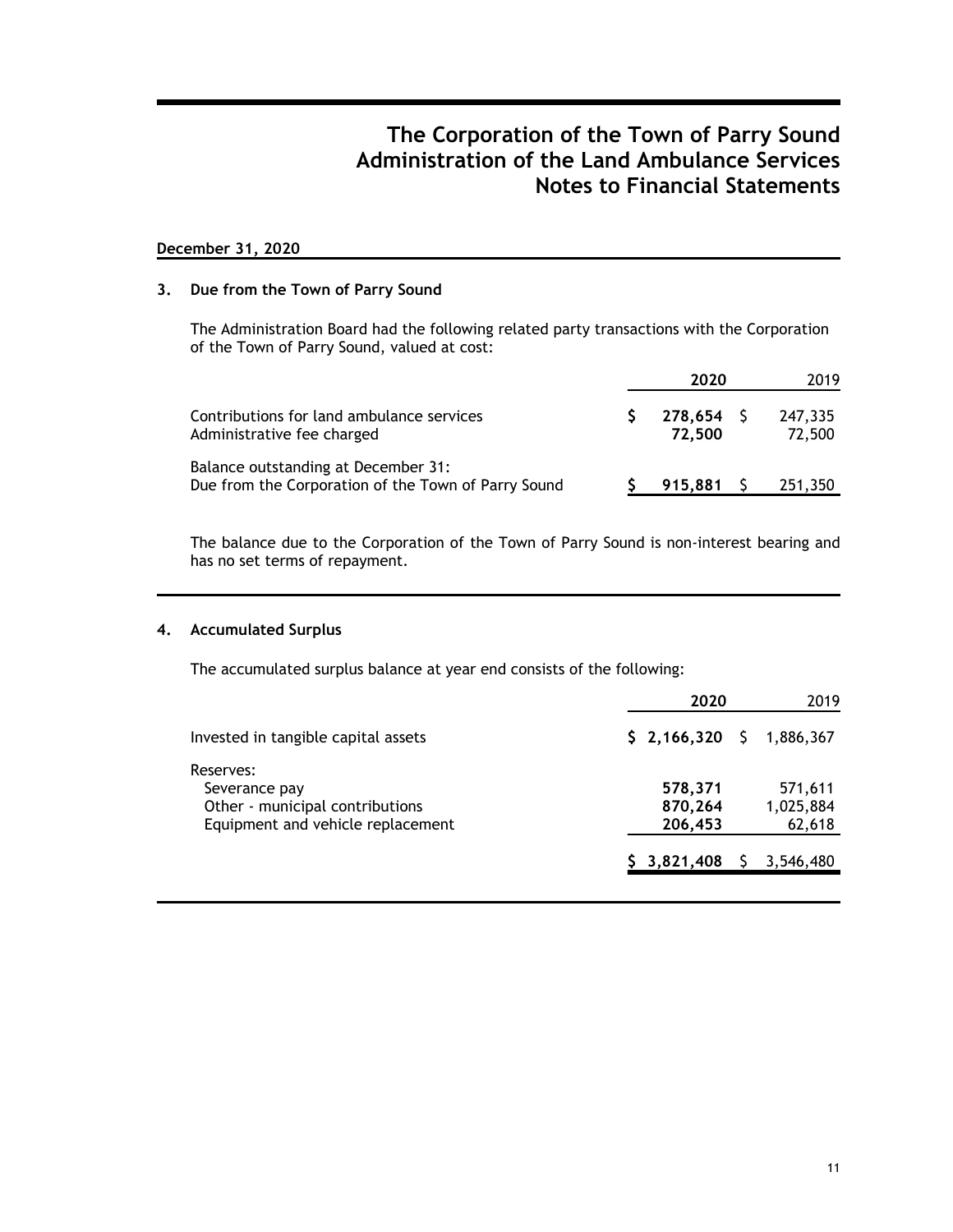#### **December 31, 2020**

### **5. Contract Fees - WPSHC**

The contract fees reported on the statement of operations include the contract fees which are based on the annual budget for Parry Sound Ambulance Service operated by West Parry Sound Health Centre (WPSHC) and any deficit or surplus for the year of the Parry Sound Ambulance Service.

A breakdown of the contract fees is as follows:

|                                                                               |                               | 2020                                |  |  |  |
|-------------------------------------------------------------------------------|-------------------------------|-------------------------------------|--|--|--|
| Contract fees<br>Deficit of Parry Sound Ambulance Service<br>Other recoveries |                               | $$8,523,761 \$8,117,255$<br>333,695 |  |  |  |
|                                                                               | $$8,857,456 \quad $8,501,912$ |                                     |  |  |  |

#### **6. COVID-19 Impact**

On March 11, 2020, the COVID-19 outbreak was declared a pandemic by the World Health Organization. Since then, the impact of COVID-19 in Canada on the global economy has increased significantly.

The Ministry of Health has provided additional funding in the amount of \$402,037 to help cover additional costs incurred due to COVID-19, of which \$157,349 has been recorded as due from the Ministry on the statement of financial position. Total revenue of \$402,037 has been included in provincial grants shown on the statement of operations and accumulated surplus. In addition, the Entity received a supplemental emergency medical services levy, in the amount of \$450,000, to help meet the financial requirements in 2020 without significant decreases to EMS staffing.

On January 14, 2021 and April 7, 2021, the Province of Ontario declared another state of emergency and a stay-at-home order. If the effects of COVID-19 continue, there could be further impacts on the Entity. At this time, the full financial impact of COVID-19 on the Entity is unknown. The Entity's ability to continue to meet obligations as they come due is dependent on the continued ability to generate earnings and cash flows.